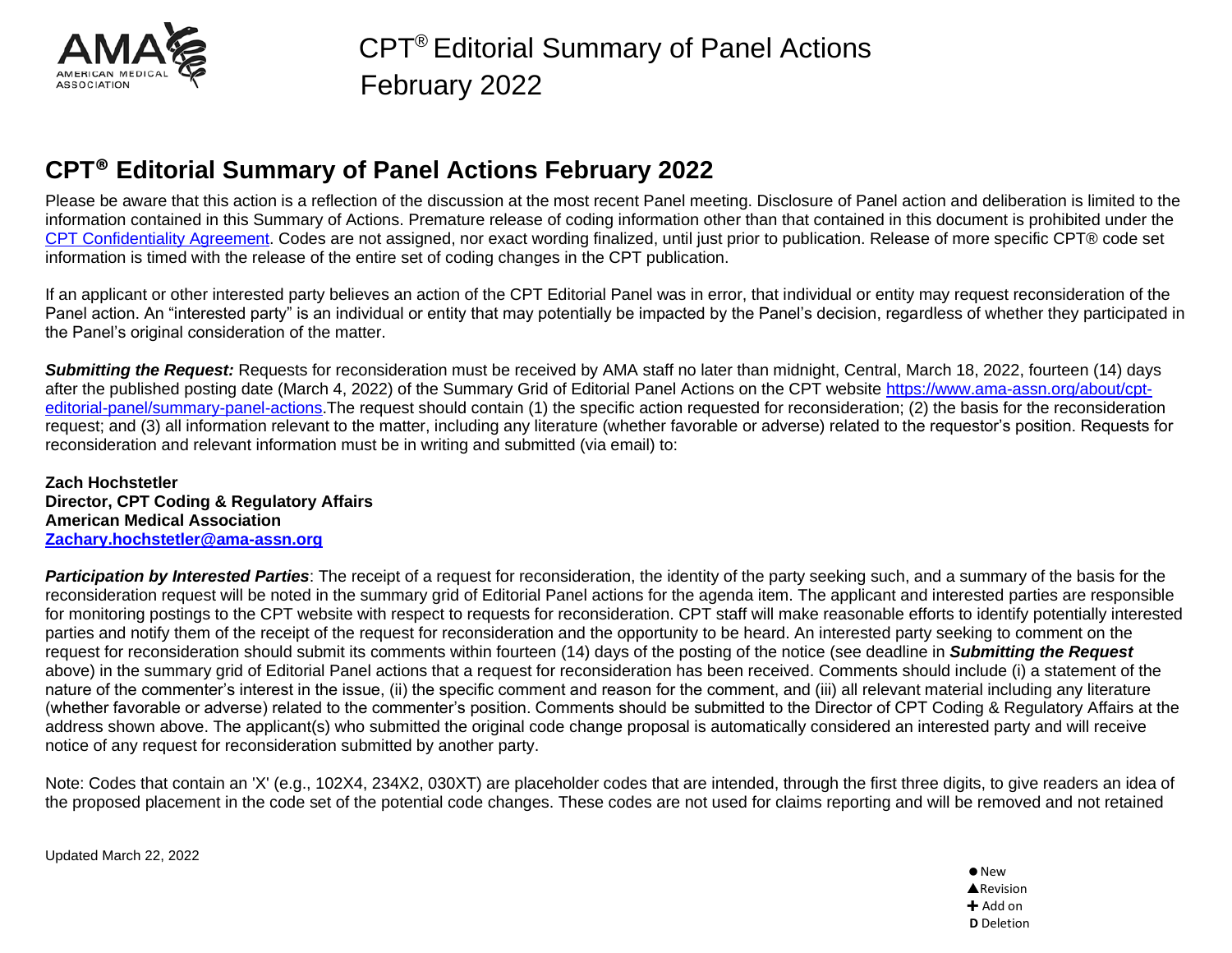

when the final CPT Datafiles are distributed around early to mid-September of each year. To report the services for 'X' codes, please refer to the actual codes as they appear in the CPT Datafiles publication.

| Tab#           | Name                                                         | Code#            | <b>Request-Description</b>                                                                                                                                                                | <b>Effective Date</b> | <b>Request for Reconsideration</b>                                                                                                                                                                                                                                                                                                                                                                                |
|----------------|--------------------------------------------------------------|------------------|-------------------------------------------------------------------------------------------------------------------------------------------------------------------------------------------|-----------------------|-------------------------------------------------------------------------------------------------------------------------------------------------------------------------------------------------------------------------------------------------------------------------------------------------------------------------------------------------------------------------------------------------------------------|
|                |                                                              |                  |                                                                                                                                                                                           |                       |                                                                                                                                                                                                                                                                                                                                                                                                                   |
| 6              | Delivery Room 99464, 99465 Parenthetical<br><b>Revisions</b> |                  | Accepted editorial revision of the instructional<br>parentheticals following codes 99464, 99465 to allow the<br>reporting of these codes with codes 99221, 99222, 99223,<br>and 99291     | January 2023          |                                                                                                                                                                                                                                                                                                                                                                                                                   |
| $\overline{7}$ | Risk Mgmt Svcs - Hip and Knee Arthroplasty                   |                  | <b>REJECTED</b>                                                                                                                                                                           |                       | Requestors:<br>Frank Voss, MD CPT Advisor,<br>American Academy of<br>Orthopaedic Surgeons Adolph<br>Yates, MD Representative of<br>American Association of Hip &<br>Knee Surgeons<br>Request for reconsideration of<br>the decision to establish a new<br>subsection, guidelines, and<br>Category I codes 994X1,<br>994X2, 994X3, 994X4 to identify<br>E/M optimization services for hip<br>or knee arthroplasty. |
| 8              | E/M Cleanup                                                  | ▲99315<br>▲99316 | Accepted editorial revision of codes 99315, 99316 and<br>language throughout the code set for consistency with<br>changes approved in E/M Tabs 6-12 of the February 2021<br>Panel meeting | January 2023          |                                                                                                                                                                                                                                                                                                                                                                                                                   |

Updated March 22, 2022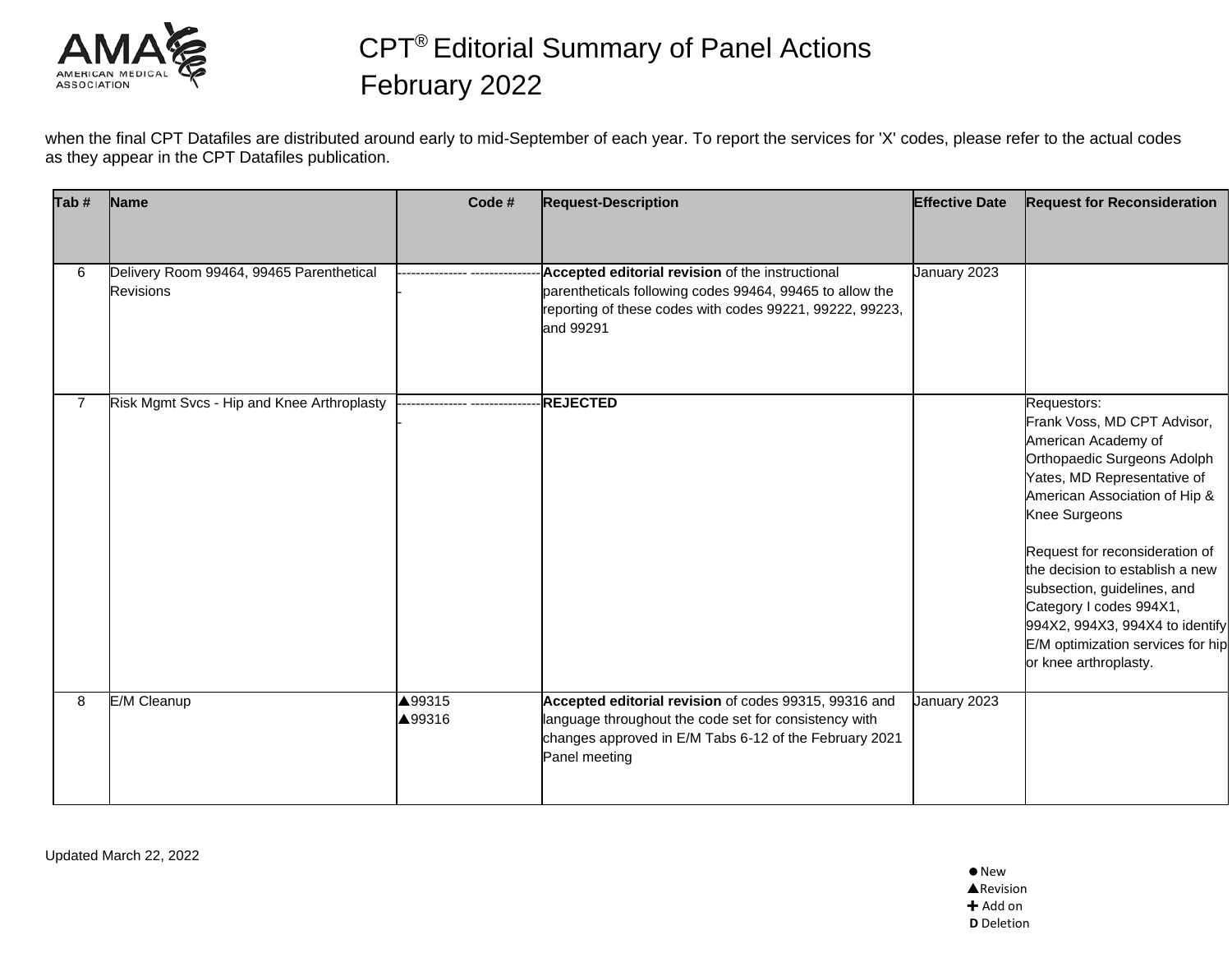

| Tab # | Name                                  | Code #                                                                                                                                                                                                                                                      | <b>Request-Description</b>                                                                                                                                                                                                                                                                                                                                                                                                                                                                             | <b>Effective Date</b> | <b>Request for Reconsideration</b>                                                                                                                                                                                                                                                                                                                                                                                                                                                                                                                                                                                                                                     |
|-------|---------------------------------------|-------------------------------------------------------------------------------------------------------------------------------------------------------------------------------------------------------------------------------------------------------------|--------------------------------------------------------------------------------------------------------------------------------------------------------------------------------------------------------------------------------------------------------------------------------------------------------------------------------------------------------------------------------------------------------------------------------------------------------------------------------------------------------|-----------------------|------------------------------------------------------------------------------------------------------------------------------------------------------------------------------------------------------------------------------------------------------------------------------------------------------------------------------------------------------------------------------------------------------------------------------------------------------------------------------------------------------------------------------------------------------------------------------------------------------------------------------------------------------------------------|
|       |                                       |                                                                                                                                                                                                                                                             |                                                                                                                                                                                                                                                                                                                                                                                                                                                                                                        |                       |                                                                                                                                                                                                                                                                                                                                                                                                                                                                                                                                                                                                                                                                        |
| 9     | <b>Smoking Cessation Counseling</b>   |                                                                                                                                                                                                                                                             | <b>WITHDRAWN</b>                                                                                                                                                                                                                                                                                                                                                                                                                                                                                       |                       |                                                                                                                                                                                                                                                                                                                                                                                                                                                                                                                                                                                                                                                                        |
| 10    | Skull-Mounted Cranial Neurostimulator | •619X1<br>•619X2<br>•619X3                                                                                                                                                                                                                                  | Accepted addition of three Category I codes 619X1,<br>619X2, 619X3 to the Surgery Intracranial Neurostimulators<br>subsection for placement, revision, and removal of a skull-<br>mounted neurostimulator pulse generator or receiver                                                                                                                                                                                                                                                                  | January 2024          |                                                                                                                                                                                                                                                                                                                                                                                                                                                                                                                                                                                                                                                                        |
| 11    | Spinal Neurostimulator Services       | ▲63685<br>▲63688<br>▲64590<br>▲64595<br>$• 64$ XX2<br>$+•64XXX3$<br>$• 64$ $X$ $X$ $4$<br>$\bullet$ 0X43T<br>$\bullet$ 0X44T<br>$\bullet$ X004T<br>$\bullet$ 0X46T<br>$\bullet$ X005T<br>$\bullet$ 0X48T<br>▲0587T<br>▲0588T<br>▲0589T<br>$\triangle$ 0590T | Accepted revision of codes 63685, 63688, 64590, 64595; Uanuary 2024<br>addition of Category I codes 64XX2, 64XX3, 64XX4;<br>addition of Category III codes 0X43T, 0X44T, X004T,<br>0X46T, X005T, 0X48T; accepted revision of Category III<br>codes 0587T, 0588T, 0589T, 0590T; and revision and<br>addition of the Spine and Spinal Cord/Neurostimulators<br>(Spinal) and the Extracranial Nerve, Peripheral Nerves, and<br>Autonomic Nervous System Neurostimulators (Peripheral<br>Nerve) guidelines |                       | Requestors: American<br>Academy of Pain Medicine<br>American Academy of Physical<br>Medicine and Rehabilitation<br>American Association of<br>Neurological Surgeons<br>American Society of<br>Anesthesiologists<br>Congress of Neurological<br>Surgeons<br>North American<br>Neuromodulation Society<br>North American Spine Society<br>Spine Intervention Society<br>Request for reconsideration of<br>the decision to accept<br>establishment Category I codes<br>64XX2, of 64XX3, 64XX4,<br>revision and addition of the<br>Spine and Spinal<br>Cord/Neurostimulators (Spinal)<br>and the Extracranial Nerve,<br>Peripheral Nerves, and<br>Autonomic Nervous System |

Updated March 22, 2022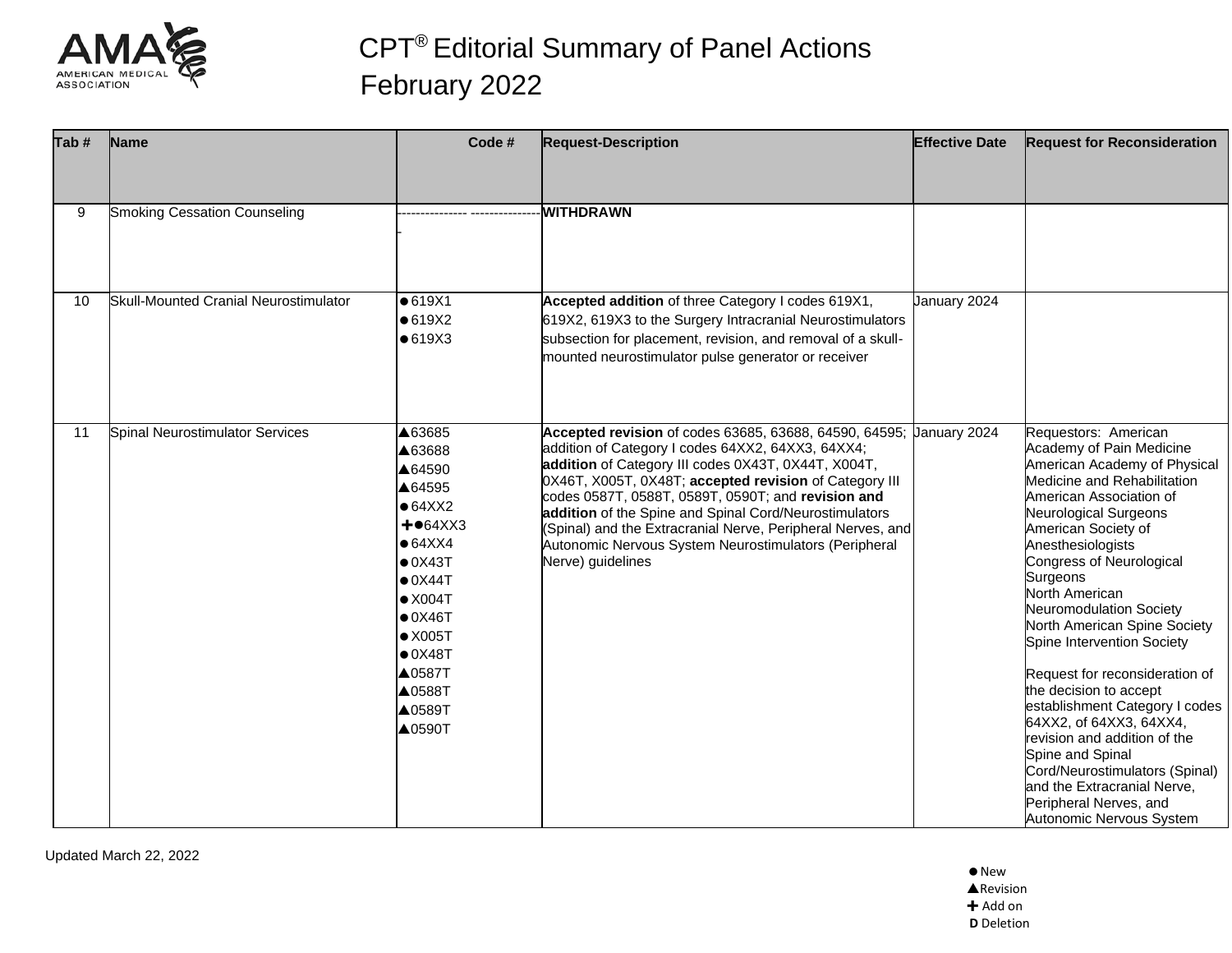

| Tab # | Name                                                         | Code #                         | <b>Request-Description</b>                                                                | <b>Effective Date</b> | <b>Request for Reconsideration</b>                                                                                                                                        |
|-------|--------------------------------------------------------------|--------------------------------|-------------------------------------------------------------------------------------------|-----------------------|---------------------------------------------------------------------------------------------------------------------------------------------------------------------------|
|       |                                                              |                                |                                                                                           |                       |                                                                                                                                                                           |
|       |                                                              |                                |                                                                                           |                       | Neurostimulators (Peripheral<br>Nerve) guidelines.                                                                                                                        |
| 12    | Intraoperative Cardiac Ultrasound                            |                                | <b>WITHDRAWN</b>                                                                          |                       |                                                                                                                                                                           |
| 13    | Admin MAAA - Oncology (Bladder) - Revise<br>0016M            | $\triangle$ 0016M              | Accepted revision of code 0016M to change the number<br>of genes profiled from 209 to 219 | July 1, 2022          |                                                                                                                                                                           |
| 14    | Tier 2 - Macular Degeneration ARMS2 -<br><b>Revise 81401</b> |                                | <b>REJECTED</b>                                                                           |                       |                                                                                                                                                                           |
| 15    | Tier 2 - Macular Degeneration CHF - Revise<br>81401          | ------------ ----------        | See Tab 14                                                                                |                       |                                                                                                                                                                           |
| 16    | Gadolinium                                                   | -------------- --------------- | <b>REJECTED</b>                                                                           |                       | Requestor:<br>Rejina Sutton, MD<br>Request for reconsideration of<br>the decision to accept<br>establishment Category I<br>Category I code 83XXX to<br>report gadolinium. |
| 17    | GSP - Comprehensive Genomic Profile Test-<br>Neoplasm        |                                | <b>POSTPONTED</b>                                                                         |                       |                                                                                                                                                                           |
| 18    | GSP - Oncology Whole Genome Sequencing                       | -------------- ------------    | See Tab 17                                                                                |                       |                                                                                                                                                                           |

Updated March 22, 2022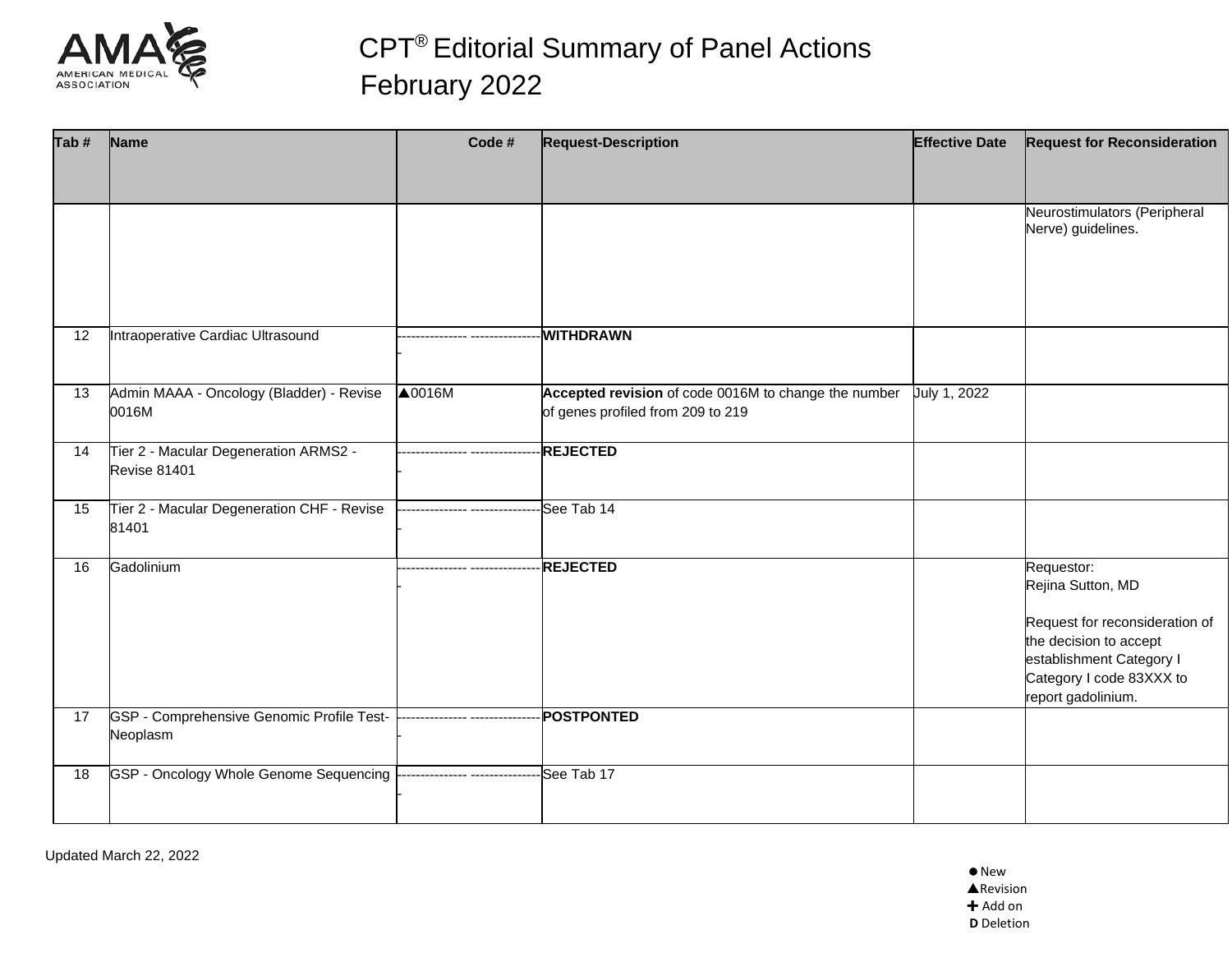

| Tab # | Name                                                                  | Code #                                                                                                                           | <b>Request-Description</b>                                                                                                                                                    | <b>Effective Date</b> | <b>Request for Reconsideration</b> |
|-------|-----------------------------------------------------------------------|----------------------------------------------------------------------------------------------------------------------------------|-------------------------------------------------------------------------------------------------------------------------------------------------------------------------------|-----------------------|------------------------------------|
|       |                                                                       |                                                                                                                                  |                                                                                                                                                                               |                       |                                    |
| 19    | MAAA - Tumor Methylation Classifier                                   |                                                                                                                                  | <b>WITHDRAWN</b>                                                                                                                                                              |                       |                                    |
| 20    | MAAA - Tumor Tissue Modified HPV DNA                                  |                                                                                                                                  | <b>WITHDRAWN</b>                                                                                                                                                              |                       |                                    |
| 21    | Obstetric Lab Panel - 80055, 80081                                    |                                                                                                                                  | <b>REJECTED</b>                                                                                                                                                               |                       |                                    |
| 22    | <b>Auditory Osseointegrated Device Services</b>                       | •926X1<br>•926X2                                                                                                                 | Accepted addition of codes 926X1, 926X2 and<br>introductory guidelines to report analysis, programming,<br>and verification of an auditory osseointegrated sound<br>processor | January 2024          |                                    |
| 23    | <b>Venography Services</b>                                            | $+ \bullet 9X000$<br>$+$ $\bullet$ 9X001<br>$+ \bullet 9X002$<br>$+$ $\bullet$ 9X003<br>$+$ $\bullet$ 9X004<br>$+ \bullet 9X005$ | Accepted addition of six add-on codes 9X000-9X005 for<br>reporting selective venography performed with cardiac<br>catheterization                                             | January 2024          |                                    |
| 24    | Respiratory Syncytial Virus (RSV) Vaccine                             |                                                                                                                                  | <b>WITHDRAWN</b>                                                                                                                                                              |                       |                                    |
| 25    | Retinal Imaging - Revise 92229                                        | ▲92229                                                                                                                           | Accepted revision of code 92229 by removing the term<br>"automated" and replacing it with "autonomous"                                                                        | January 2023          |                                    |
| 26    | Cat III- Magnetic Field Induction Malignant<br><b>Prostate Tissue</b> | $\bullet$ 0X38T<br>$\bullet$ 0X39T                                                                                               | Accepted addition of Category III codes 0X38T, 0X39T to Uanuary 2023<br>report magnetic field induction malignant prostate tissue                                             |                       |                                    |
| 27    | Cat III - Automated Insulin Titration                                 | $\bullet$ 0X41T<br>$\bullet$ 0X42T                                                                                               | Accepted addition of two Category III codes 0X41T,<br>0X42T to report remote autonomous algorithm-based<br>insulin dose calculation and titration                             | January 2023          |                                    |

Updated March 22, 2022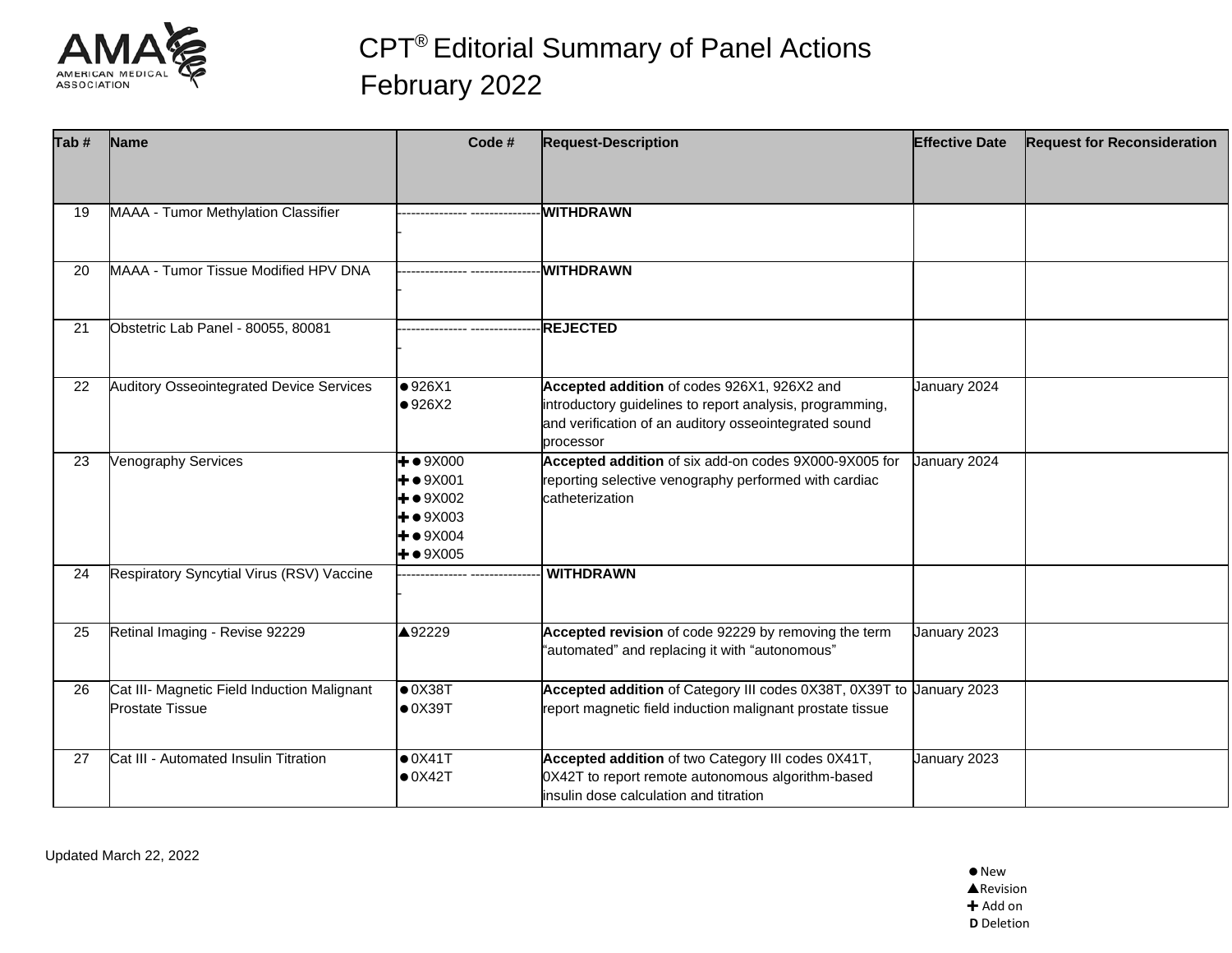

| Tab# | Name                                                                        | Code #                                                | <b>Request-Description</b>                                                                                                                                                                                         | <b>Effective Date</b> | <b>Request for Reconsideration</b> |
|------|-----------------------------------------------------------------------------|-------------------------------------------------------|--------------------------------------------------------------------------------------------------------------------------------------------------------------------------------------------------------------------|-----------------------|------------------------------------|
|      |                                                                             |                                                       |                                                                                                                                                                                                                    |                       |                                    |
| 28   | Cat III - Absolute Quantification Myocardial<br><b>Blood Flow (AQMBF)</b>   | $+ \bullet 0X12T$                                     | Accepted addition of Category III add-on code 0X12T to<br>report absolute quantitation of myocardial blood flow<br>(AQMBF) with single-photon emission computed<br>tomography (SPECT) myocardial perfusion imaging | January 2023          |                                    |
| 29   | Cat III-Biomechanical CT with Vertebral<br><b>Fracture Assessment</b>       | $\bullet$ X012T                                       | Accepted addition of Category III code X012T to report<br>biomechanical CT with vertebral fracture assessment                                                                                                      | January 2023          |                                    |
| 30   | Cat III - Bioprosthetic Venous Valve                                        | $\bullet$ 0X13T                                       | Accepted addition of Category III code 0X13T to report<br>insertion of bioprosthetic valve in deep femoral vein                                                                                                    | January 2023          |                                    |
| 31   | Cat III - Cardiac Functional Radioablation                                  | $\bullet$ X015T<br>$\bullet$ 0X35T<br>$\bullet$ 0X17T | Accepted addition of Category III codes X015T, 0X35T,<br>0X17T to report cardiac functional radioablation                                                                                                          | January 2023          |                                    |
| 32   | Cat III - Digital X-ray Radiogrammetry (DXR)<br>for Bone Density Assessment |                                                       | <b>WITHDRAWN</b>                                                                                                                                                                                                   |                       |                                    |
| 33   | Cat III - Mechanical Hypothermia<br>Management                              |                                                       | <b>REJECTED</b>                                                                                                                                                                                                    |                       |                                    |
| 34   | Cat III - Perianal Tissue Injection                                         | $\bullet$ 0X00T                                       | Accepted addition of Category III code 0X00T to report<br>perianal tissue injection                                                                                                                                | January 2023          |                                    |
| 35   | Cat III-Interstitial Device Placement-Revise<br>0347T                       |                                                       | <b>WITHDRAWN</b>                                                                                                                                                                                                   |                       |                                    |
| 36   | Cat III - Plasma Analysis                                                   | ------------- --------------                          | <b>REJECTED</b>                                                                                                                                                                                                    |                       |                                    |
| 37   | Cat III - Transperineal Prostate Biopsy                                     | ------------- ------------                            | <b>WITHDRAWN</b>                                                                                                                                                                                                   |                       |                                    |

Updated March 22, 2022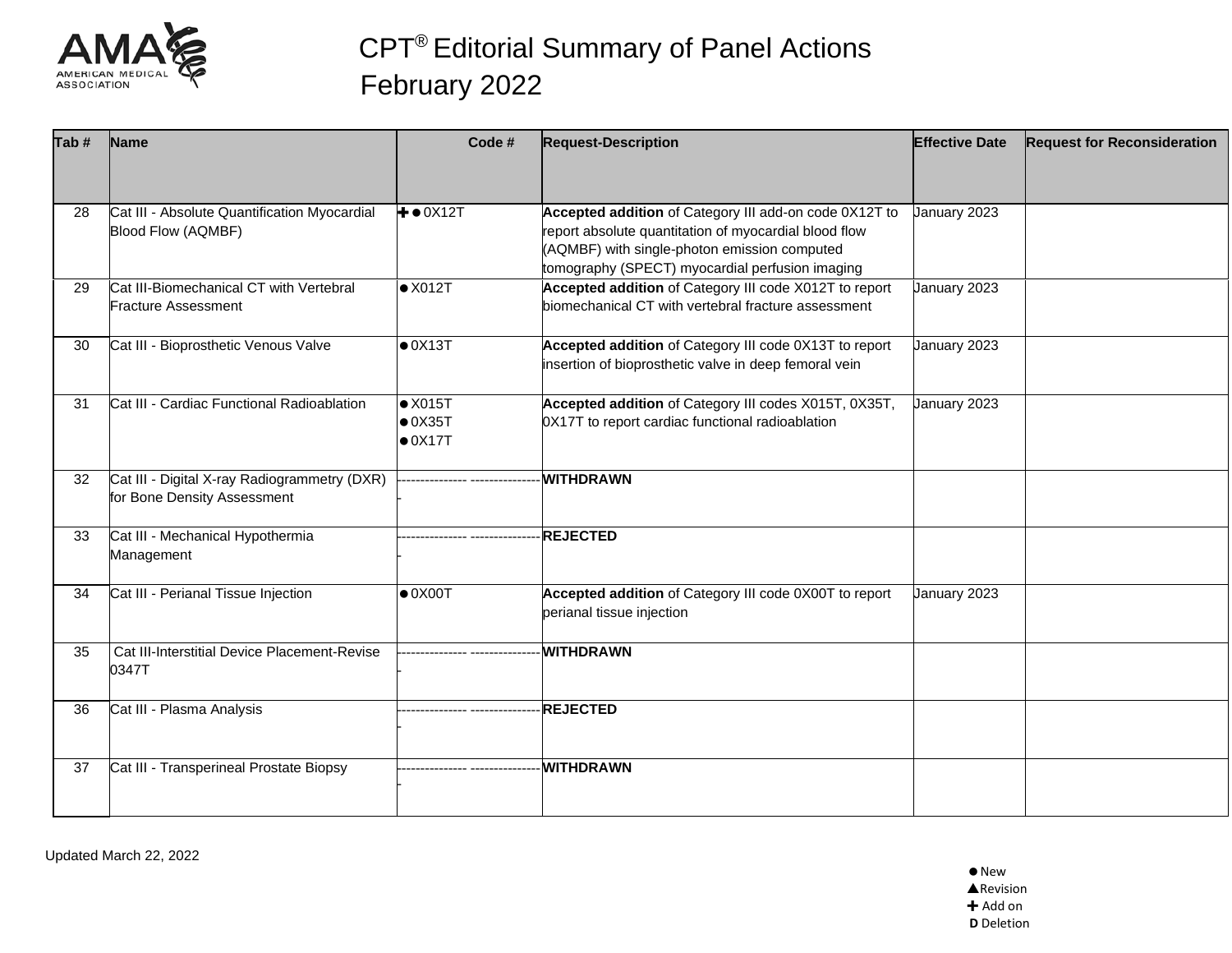

| Tab# | <b>Name</b>                                                                        | Code #                                                                                                                                                                                                                                                                                                                                                              | <b>Request-Description</b>                                                                                                                                                                                                                                                     | <b>Effective Date</b>                                                                               | <b>Request for Reconsideration</b> |
|------|------------------------------------------------------------------------------------|---------------------------------------------------------------------------------------------------------------------------------------------------------------------------------------------------------------------------------------------------------------------------------------------------------------------------------------------------------------------|--------------------------------------------------------------------------------------------------------------------------------------------------------------------------------------------------------------------------------------------------------------------------------|-----------------------------------------------------------------------------------------------------|------------------------------------|
|      |                                                                                    |                                                                                                                                                                                                                                                                                                                                                                     |                                                                                                                                                                                                                                                                                |                                                                                                     |                                    |
| 38   | Cat III-Photobiomodulation for Pelvic Pain                                         |                                                                                                                                                                                                                                                                                                                                                                     | <b>WITHDRAWN</b>                                                                                                                                                                                                                                                               |                                                                                                     |                                    |
| 39   | Category III Sundown                                                               | R0486T<br>R0464T<br><b>R0465T</b><br>R0487T<br><b>R0489T</b><br><b>R0488T</b><br><b>R0472T</b><br>R0490T<br><b>R0473T</b><br>R0494T<br><b>R0474T</b><br><b>R0495T</b><br><b>R0479T</b><br>R0496T<br><b>R0500T</b><br><b>R0480T</b><br><b>R0481T</b><br><b>R0501T</b><br><b>R0483T</b><br><b>R0502T</b><br><b>R0503T</b><br><b>R0484T</b><br>R0504T<br><b>R0485T</b> | Accepted retention of Category III codes that are<br>scheduled for sundown in January 2023                                                                                                                                                                                     | January 2023                                                                                        |                                    |
| 40   | Cat III-Remote Therapeutic Activity<br>Measurement-Rescind 0X06T, 0X07T            | $\triangle$ 0X06T<br>$\triangle$ 0X07T                                                                                                                                                                                                                                                                                                                              | Accepted revision of Category III codes 0X06T, 0X07T<br>that were approved at the September 2021 CPT Editorial<br>Panel meeting by adding the phrase "motion capture-based<br>neurorehabilitative" to clarify reporting of remote<br>therapeutic activity measurement services | January 2023                                                                                        |                                    |
| 41   | Audio-Only Modifier Appendix                                                       | Appendix XX                                                                                                                                                                                                                                                                                                                                                         | Accepted addition a listing of codes to allow reporting of<br>Audio Only services Synchronous telemedicine services                                                                                                                                                            | Effective<br>immediately in<br>electronic format<br>and will be<br>included in the<br>2023 code set |                                    |
| 42   | PLA Q1 2022 Consent Agenda                                                         |                                                                                                                                                                                                                                                                                                                                                                     | Accepted addition of 9 PLA codes; revision of code<br>0229U; and deletion of code 0166U for 2021 Q1 cycle as a<br>consent agenda                                                                                                                                               | July 1, 2022                                                                                        |                                    |
| 43   | <b>Integrated Neurostimulator Services</b>                                         |                                                                                                                                                                                                                                                                                                                                                                     | See Tab 11                                                                                                                                                                                                                                                                     |                                                                                                     |                                    |
| EC   | Parenthetical Revision (Cardiovascular) -<br>93656, 93662 (Inclusion vs Exclusion) |                                                                                                                                                                                                                                                                                                                                                                     | Accepted revision of the parenthetical note following code January 2022<br>93662 by striking code 93656                                                                                                                                                                        |                                                                                                     |                                    |

Updated March 22, 2022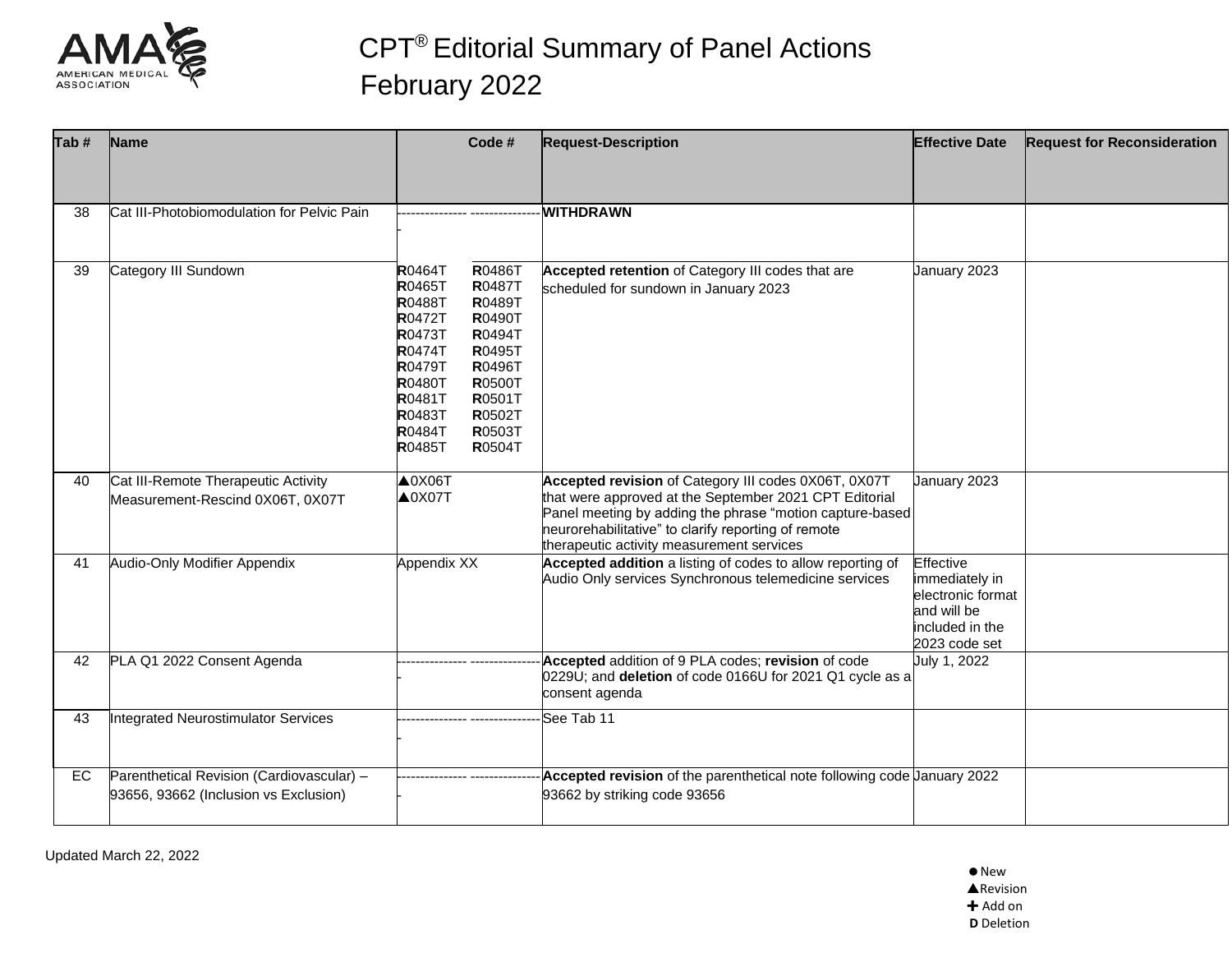

| Parenthetical Revisions (Esophag-EGD<br>Exclude 43X22)                          | Accepted revision of the reciprocal exclusionary<br>parenthetical notes following codes 43197, 43198, and<br>43235 to include code 43X22                                                                                        | January 2023                                     |                                                                                                                                                             |
|---------------------------------------------------------------------------------|---------------------------------------------------------------------------------------------------------------------------------------------------------------------------------------------------------------------------------|--------------------------------------------------|-------------------------------------------------------------------------------------------------------------------------------------------------------------|
| Appendix R Addition - Add Tab 43 (October<br>2021) - Cognitive Behavior Therapy | Accepted revision of the Appendix R heading to indicate<br>that the codes included within the table are examples of<br>services used for "Digital Medicine/Taxonomy Examples"<br>only and not intended to be an exhaustive list |                                                  |                                                                                                                                                             |
| PLA Code Descriptor Revision - 0273U                                            | Accepted revision of code 0273U                                                                                                                                                                                                 | January 2022                                     |                                                                                                                                                             |
| RUC REPORT - October 2021                                                       | 99344, 99345, 99347, 99348, 99349, 99350)<br>Accepted RUC time recommendations for codes 99341,                                                                                                                                 |                                                  |                                                                                                                                                             |
|                                                                                 | <b>Issue #2 Consultations (99242, 99243, 99244, 99245,</b><br>99252, 99253, 99245, 99255)                                                                                                                                       |                                                  |                                                                                                                                                             |
|                                                                                 | Accepted RUC time recommendations for codes 99242,<br>99243, 99244, 99245                                                                                                                                                       |                                                  |                                                                                                                                                             |
| RUC REPORT - January 2022                                                       | Issue #3: Tab 13 - Inpatient and Observation Care<br>Services (99221, 99222, 99223, 99231, 99232, 99233,<br>99234, 99235, 99236, 99238, 99239)<br>Accepted RUC time recommendations for codes 99221,                            | January 2023                                     |                                                                                                                                                             |
|                                                                                 |                                                                                                                                                                                                                                 | 99342, 99344, 99345, 99347, 99348, 99349, 99350) | January 2023<br>Issue #1: Home and Residence Services (99341, 99342, Uanuary 2023<br>January 2023<br>99222, 99223, 99231, 99232, 99233, 99234, 99235, 99236 |

Updated March 22, 2022